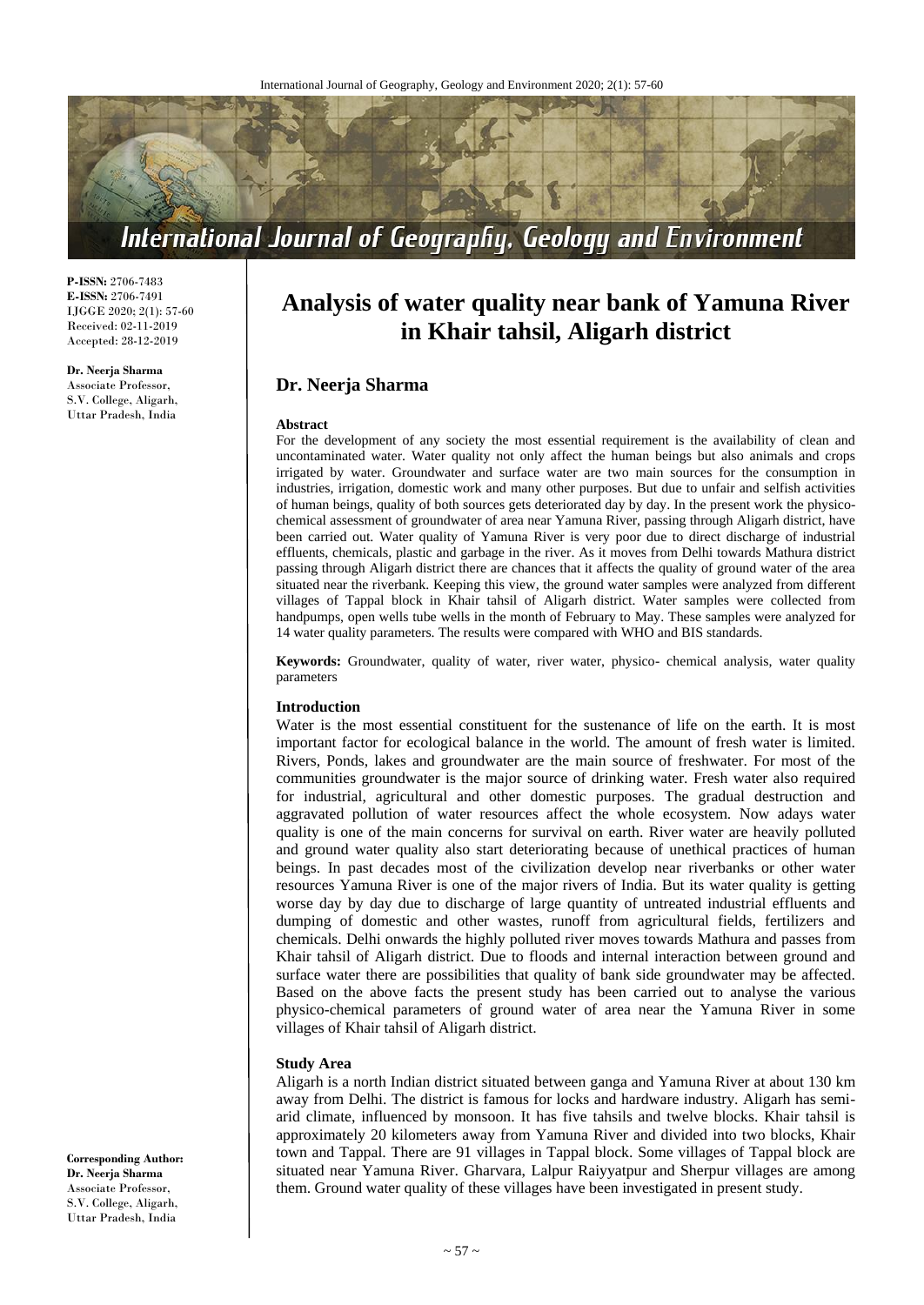

**Fig 1:** Study locations for water analysis

# **Material and Methods**

The water samples were collected from tube wells, hand pumps and open wells, during the month of February to May, from twelve locations of three villages of Khair tahsil (4 sites in each village). Samples were collected in plastic air tight bottles of 1 litre capacity which are pre rinsed with nitric acid. These samples analysed for pH, conductivity, TDS, alkalinity, calcium, magnesium, sodium, potassium, chloride, sulphate, nitrate and fluoride ions. The method used for analysis are as per described by APPH. pH was measured by digital pH meter, electrical conductivity by digital conductivity meter, total hardness with EDTA method, TDS by gravimetric method add alkalinity by titration method. All ions were measured by colorimetric or spectroscopic method. Reagents used for analysis, were of AR-Merck/BDH grade.

# **Result and Discussion**

Results obtained from analysis were evaluated as per prescribed by of BIS and WHO:

| S. No | pH  | EC      | <b>TDS</b> | TA   | CO <sub>3</sub> <sup>2</sup> | HCO <sub>3</sub> | TH  | $Ca^{2+}$ | $Mg^{2+}$ | $Na+$ | $\mathbf{K}^+$ | CF  | SO <sub>4</sub> <sup>2</sup> | NO <sub>3</sub> | ${\bf F}$ |
|-------|-----|---------|------------|------|------------------------------|------------------|-----|-----------|-----------|-------|----------------|-----|------------------------------|-----------------|-----------|
|       |     | $\mu S$ | mg/L       |      |                              |                  |     |           |           |       |                |     |                              |                 |           |
|       | 8.7 | 246     | 908        | 378  | ND                           | 368              | 321 | 145       | 105       | 189   | 5.1            | 125 | 125                          | 22              | 1.1       |
| ◠     | 7.8 | 162     | 980        | 330  | ND                           | 230              | 363 | 154       | 124       | 168   | 6.2            | 121 | 141                          | 36              | 0.9       |
| 3     | 8.1 | 980     | 701        | 203  | 13                           | 290              | 252 | 86        | 85        | 108   | 4.2            | 85  | 95                           | 25              | 0.7       |
| 4     | 8.6 | 904     | 683        | 352  | ND                           | 352              | 168 | 93        | 79        | 117   | 3.3            | 89  | 109                          | 19              | 0.6       |
|       | 7.9 | 1084    | 874        | 29s2 | ND                           | 362              | 231 | 166       | 126       | 146   | 2.1            | 109 | 122                          | 24              | 0.9       |
| 6     | 7.6 | 984     | 768        | 242  | 6                            | 402              | 331 | 102       | 104       | 157   | 4.1            | 97  | 119                          | 21              | 1.0       |
|       | 9.1 | 324     | 839        | 262  | ND                           | 362              | 323 | 161       | 112       | 179   | 5.3            | 129 | 129                          | 32              | 1.1       |
| 8     | 8.4 | 106     | 732        | 333  | ND                           | 442              | 218 | 134       | 123       | 198   | 4.8            | 118 | 142                          | 27              | 1.3       |
| 9     | 8.8 | 1316    | 943        | 408  | ND                           | 308              | 342 | 101       | 113       | 170   | 5.1            | 110 | 132                          | 32              | 0.8       |
| 10    | 7.9 | 1092    | 923        | 296  | 5                            | 396              | 283 | 171       | 109       | 210   | 3.2            | 123 | 125                          | 23              | 0.9       |
| 11    | 9.6 | 998     | 725        | 249  | ND                           | 249              | 312 | 161       | 98        | 107   | 5.6            | 100 | 84                           | 28              | 1.1       |
| 12    | 8.8 | 1046    | 769        | 173  | ND                           | 276              | 273 | 98        | 89        | 133   | 2.8            | 93  | 107                          | 31              | 1.2       |

#### Table 1: Physico chemical data of ground water samples of study area

# **pH**

pH is a measure of the hydrogen ion concentration to represent the acidic or alkaline nature of water. The standard value of pH for drinking water as per BIS is 6.5-8.5. In the present study all the samples have pH values that were from 7.6-9.6. Some sites have slightly high pH.

# **Electrical conductivity, EC**

The conductance is eBay is the measure of concentration of mineral constituents present in water. It gives a rapid method to get an idea about dissolved solids in water the value depends upon the presence of total concentration of ions low conductivity for less polluted water due to absence of ionic impurities the higher values indicate the largest proportion of inorganic salts conductance results of all the sites where from 904  $\mu$ S to 132  $\mu$ S.

# **Total Dissolved Solid, TDS**

TDS is an important indicator to ascertain water quality. It indicates the presence of various salts in water. High content of dissolved solids increases the density of water and influences osmo- regulation of freshwater organisms. The reduced solubility of gases like oxygen and utility of water for drinking, irrigation and industrial purposes. It also causes gastrointestinal problem in humans. The TDs value of the sides under investigation ranges from 683 to 980. It is higher than the prescribed limit of BIS, 500 mg/l.

# **Total alkalinity, TA**

TA is the alkalinity of water. It is acid neutralizing capacity and measure of aggregate property of water and can be expressed in terms of specific substance with known chemical composition. It gives information to decide the mode of treatment of water. The value of TA in the study reason ranges from 173 to 408 mg/l. It is higher than the BIS prescribed limit of 200 mg/l in most of samples.

# **Carbonates and Bicarbonates**

Carbonates and bicarbonates make the water temporarily hard. These are formed due to dissolution of carbon dioxide in water at slightly higher ph. This form scales in pipes and boilers. Carbonates were not detected in sample water but bicarbonates are present in the range of230- 442 mg/l slightly higher as per BIS limit, 400mg/l in some samples.

# **Total Hardness, TH**

The total hardness is defined as the sum of calcium and magnesium concentration. It's value in all water samples is much more 168-363, as that of BIS standard 100mg/l.

## **Calcium and Magnesium**

These are major component of water. The concentration of calcium up to 100mg/l form scales in pipes and boilers. In study region value of calcium ranges from98-171mg/l and that of magnesium from 85-124mg/l. These are higher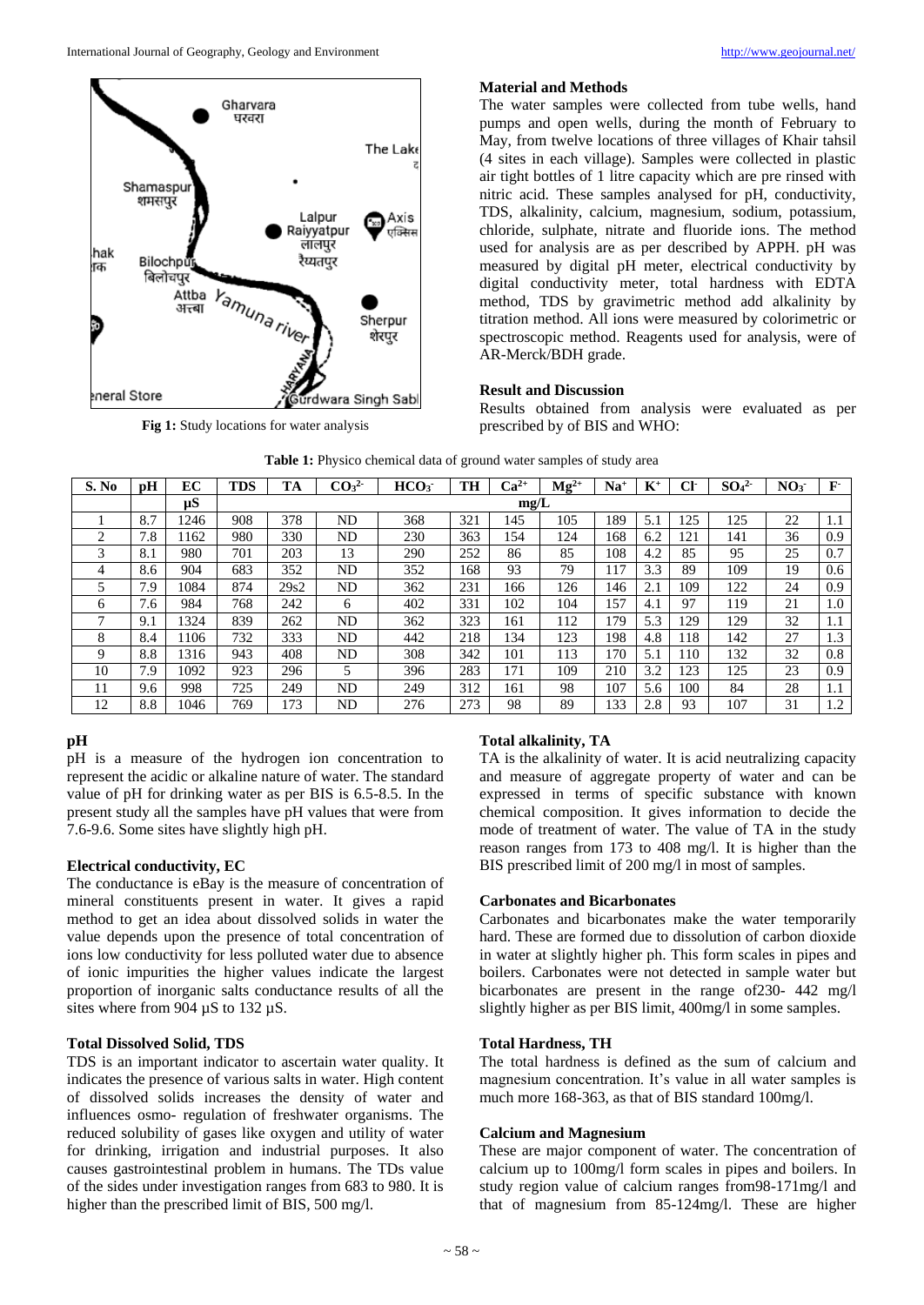values as recommended by BIS, 75mg/l and 30mg/l for calcium and magnesium respectively.

## **Sodium**

It is a major component of portable water. The average level of sodium is 100mg/l. Sodium has medicinal effect on health but large concentration in blood leads to hypertension. Its value ranges from 107-210mg/l in all samples of water.

## **Potassium**

It is not present in high concentration in water the ratio of sodium to potassium is10:1. In the samples of water of study area its value found between 2.1-6.1mg/l.

# **Chloride**

The concentration of chloride where is from sample to sample where is from sample code sample it has no adverse effect on health but it empowers bad taste to drinking water with increase in level of chloride in water corrosiveness of metal also increases in the water sample of the study region its value lies between 85-129mg/l. These values are of higher range as per recommendation of BIS 200mg/l.

## **Sulphate**

Generally found in hard water. It also indicates pollution in water. It is formed by biological oxidation of sulphur compounds sodium. In the Present study its value is higher, 84-142mg/l, in some samples as prescribed by BIS 200mg/l.

## **Nitrate**

The nitrogen in water undergoes oxidation to form ammonia then nitrite and finally nitrate. The nitrogen originates from vegetable material from land run off due to sewage pollution. The synthesis is of protein and amino acids is affected by nitrogen. The high concentration of nitrate in water may cause blue baby disease. The desirable value given by WHO is 40mg/l. In the study region its value was observed between 19-36mg/l.

## **Fluoride**

This is the most important component of drinking water. The level of 1.0mg/l as prescribed by BIS. Within the limits it is good for growth of teeth in children mark if present insight access it may affect nervous system dental decay hand also deposited in bones. In most of the present study samples it is within range, 0.6-1.3mg/l. The results of above study revealed that quality of ground water of area near Yamuna River is not good for consumption. All parameters are at higher limits as per BIS standards.

## **Conclusion**

The present study gives an overview that the ground water quality is not of safe category. Most of the parameters are at higher range than the standards of BIS. The reason may be pollution of nearby surface water of Yamuna River, as there is a possibility of internal interaction of surface and ground water at, river bank area specially in pre monsoon season. Therefore, a detailed further investigation and planning must be done to control the pollution of river and nearby area so that safe water can be available for drinking and other purposes.

#### **References**

- 1. Laluraj CM, *et al*. Ground water chemistry of shallow aquifers in the costal zones of Cochin, India. Applied Ecology and Environ. Res. 2005;3(1):133-139.
- 2. Tatawat RK, Singh CP. Quality of ground water of Jaipur city, Rajasthan (India) an its suitability for domestic and irrigation purpose Applied Ecology and Environmental Research. 2007;6(2):79-88.
- 3. Gupta DP, Sunita, Saharan JP. Physico-chemical Analysis of Groundwater of Selected Area of Kaithal City (Haryana), India. In: Researcher. 2009;1(2):1-5.
- 4. Pandey SK *et al*. Physico-Chemical Analysis of Ground Water of Selected Area of Ghazipur City. In: Case Study Nature and Science. 2009;7(1):17-20.
- 5. Mishra Arunabh, Bhatt Vasishta. Comparative Study of Physico-Chemical and Microbial Parameters on Lotic and Ground Waters In Selected Outlying Areas of Central Gujarat, India In: J Chem. Pharm. Res. 2010;2(4):174-177.
- 6. Jadhavar VR, Ghorade IB, Patil SS. Assessment of Groundwater Quality in Around Nagothane Region District Raigad, Maharashtra, In: J Aqua, Biol. 2010;25(2):91-99.
- 7. Ying Zhao, *et al*. Investigation of Water Pollution in Baiyangdian Lake, China. In: Procedia Environmental Sciences. 2010;2(2):737-748. ISSN: 1877-7058.
- 8. Maheshwari A, Sharma M, Sharma D. Hydrochemical Analysis of Surface & Ground Water Quality of Yamuna River at Agra, India. In: J Mater, Environ. Sci. 2011;2(4):373-378.
- 9. Shrivastava, *et al*. Physico chemical analysis of River Gomati, which is one of the famous Rivers in Uttar Pradesh. It flows from the Lucknow. 2011.
- 10. Mandour RA. Human Health Impacts of Drinking Water (Surface and Ground) Pollution Dakahlyia Governorate, Egypt. In J Appl Water sci. 2012;2:157- 163.
- 11. Bheshdadia BM, Chauhan MB, Patel PK. Physico Chemical Analysis of Under Ground Drinking Water in Morbid-Malia Territor In: Current World Environment. 2012;7(1):169-173.
- 12. Singh Yogendra, Ramteke PW, Shaswat Mishra, Pradeep Shukla K. Physico-Chemical Analysis of Yamuna River Water. In: International Journal of research in Environmental Science and Technology. 2013;3(2):58-60.
- 13. Ahmad Ashlaq *et al*. Study on Assessment of Underground Water Quality. In: Int. J Curr. Microbiol. App. Sci. 2014, 612-616.
- 14. Oyem 1M, *et al*. An investigation into ground water contamination in Agbor and own communities in Nigeria Sacha. In: Journal of Environmental Studies. 2015;5(1):28-35.
- 15. Sehnaz, *et al*. Assessment of Ground Water Quality and Health Risk in Drinking Water Basin using GIS. In: J of Water and Health. 2016, 112-132.
- 16. Sarda Kalyani D, *et al*. Assessment of Quality of Groundwater in parts of North-West Mandals of Krishna District, Andhra Pradesh, India. In: J American Chemical Science Journal. 2016;14(3):1-9. ISSN: 2249- 0205.